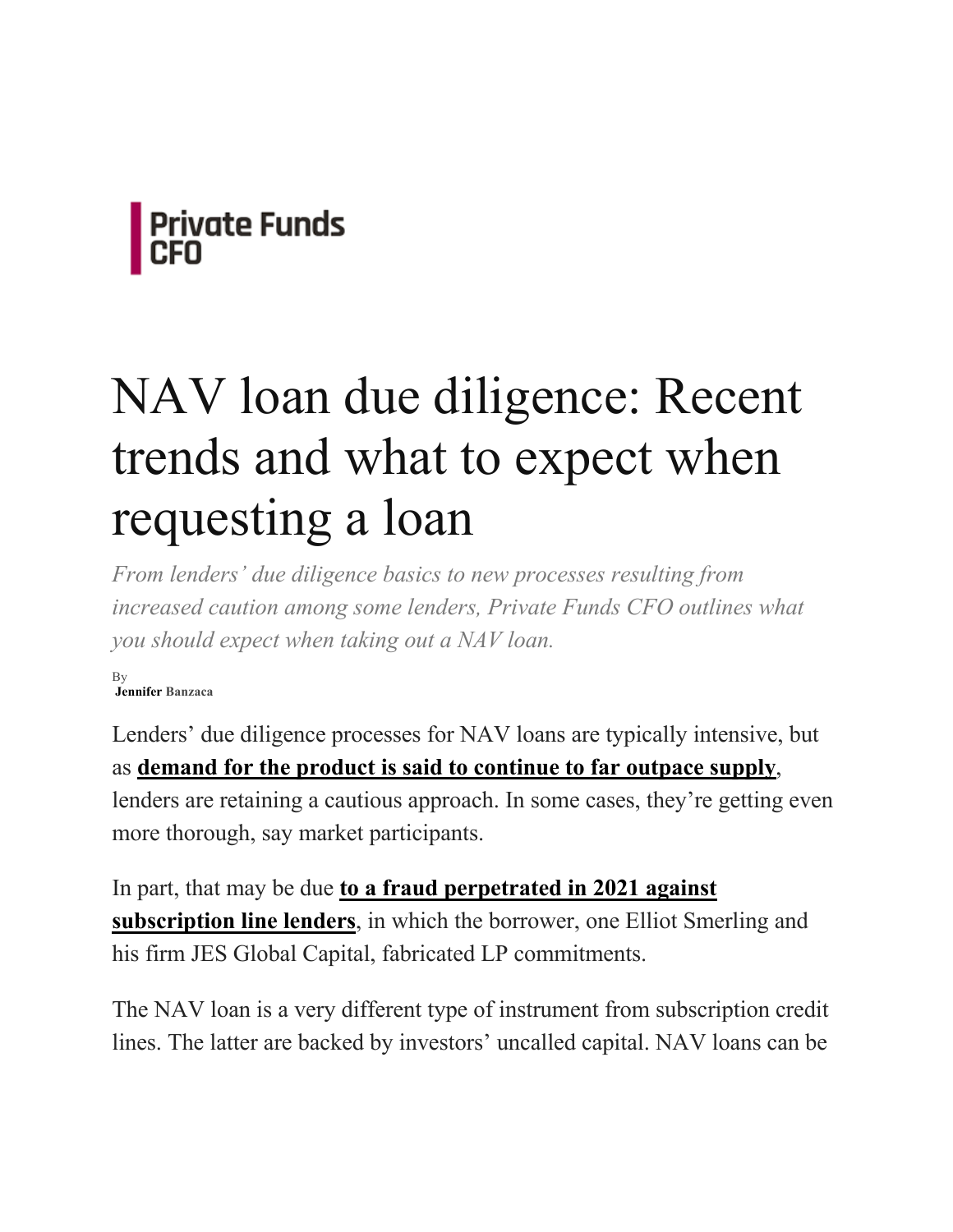secured by portfolio assets or unsecured, and provide lenders with various ways to handle defaults or covenant triggers.

There have been no known fraud cases in the NAV market thus far, but lenders are still anecdotally asking for more information from their borrowers. The due diligence process and structuring process in this highly bespoke market is already relatively intensive, and typically takes much longer to complete than sub lines.

But the fraud was enough of a shock to the industry to cause the entirety of it to take stock.

#### **Lenders review processes**

Emad Shahin, partner and general counsel at private equity portfolio financing provider 17Capital, says the firm did review its practices in the wake of that scandal, despite already having what he says is a robust due diligence procedure.

"It would have been remiss of us not to take stock of our processes to see if there are any lessons that could be learnt" despite the fact the fraud occurred in a different asset class, he says.

He adds that due diligence is generally robust in NAV loans, and often includes a review of the documents relating to the fund's underlying investments, the organizational documents for the borrower, and, depending on the nature of the fund's investments, a collateral audit and on-site inspections of the fund sponsor and the fund's portfolio companies.

Dave Philipp, a partner in Crestline Investors' Fund Liquidity Solutions Group, says the firm also reviewed its practices after the JES fraud came to light, though he adds that the firm continuously refines its processes as it learns from experience. He says Crestline has started looking more closely at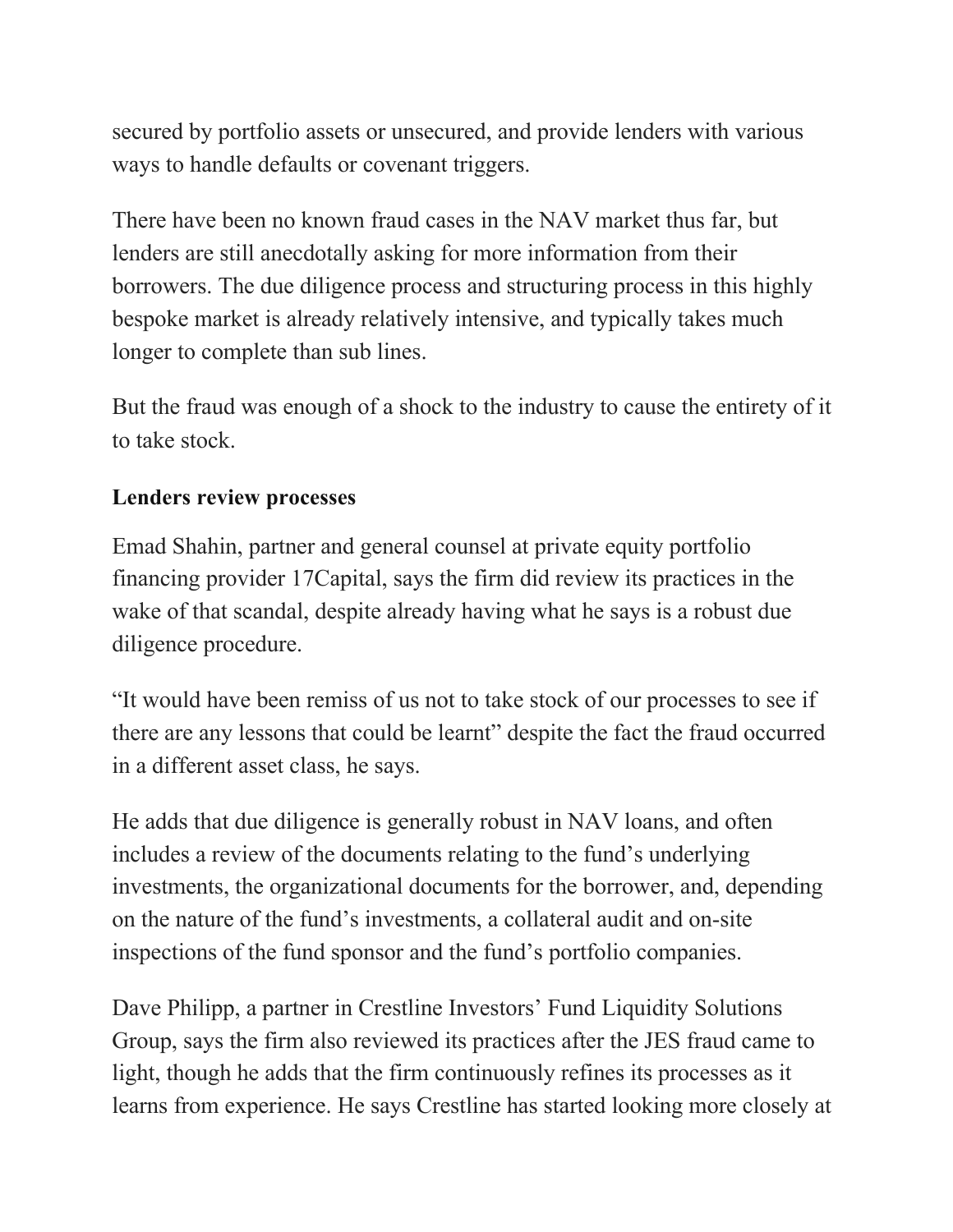borrowers' underlying LP bases, assessing whether existing LPs could step up with additional capital to protect the assets, if needed. He adds, however, that "our legal reviews have always done a thorough analysis of chain of custody for the underlying assets."

## **Onsite portfolio company visits**

Anastasia Kaup, partner and managing director at advisory firm Fund Finance Partners, notes that some lenders are going deeper into traditional, high-level measures of borrower assessment, like historic or projected asset value or performance. Now, they want detailed info on asset performance or portfolio company historic operations, for example, and are asking more questions of sponsor and portfolio company management than they did pre-JES, Kaup says.

And lenders now sometimes want to talk directly to management at the portfolio companies in assess their qualifications and skill, and that they have the wherewithal to operate the company successfully.

"This was not as common, in my experience, prior to the JES incident" Kaup observes.

"The vast majority of transactions used to be executed without onsite visits," Kaup says. "Post JES, we've been seeing NAV lenders want to go and meet the sponsor/management physically at their office, as part of their diligence process."

17Capital's Shahin adds that onsite visits have always been the practice for 17Capital because they "help foster the strong and long-term partnerships we are looking to develop with sponsors."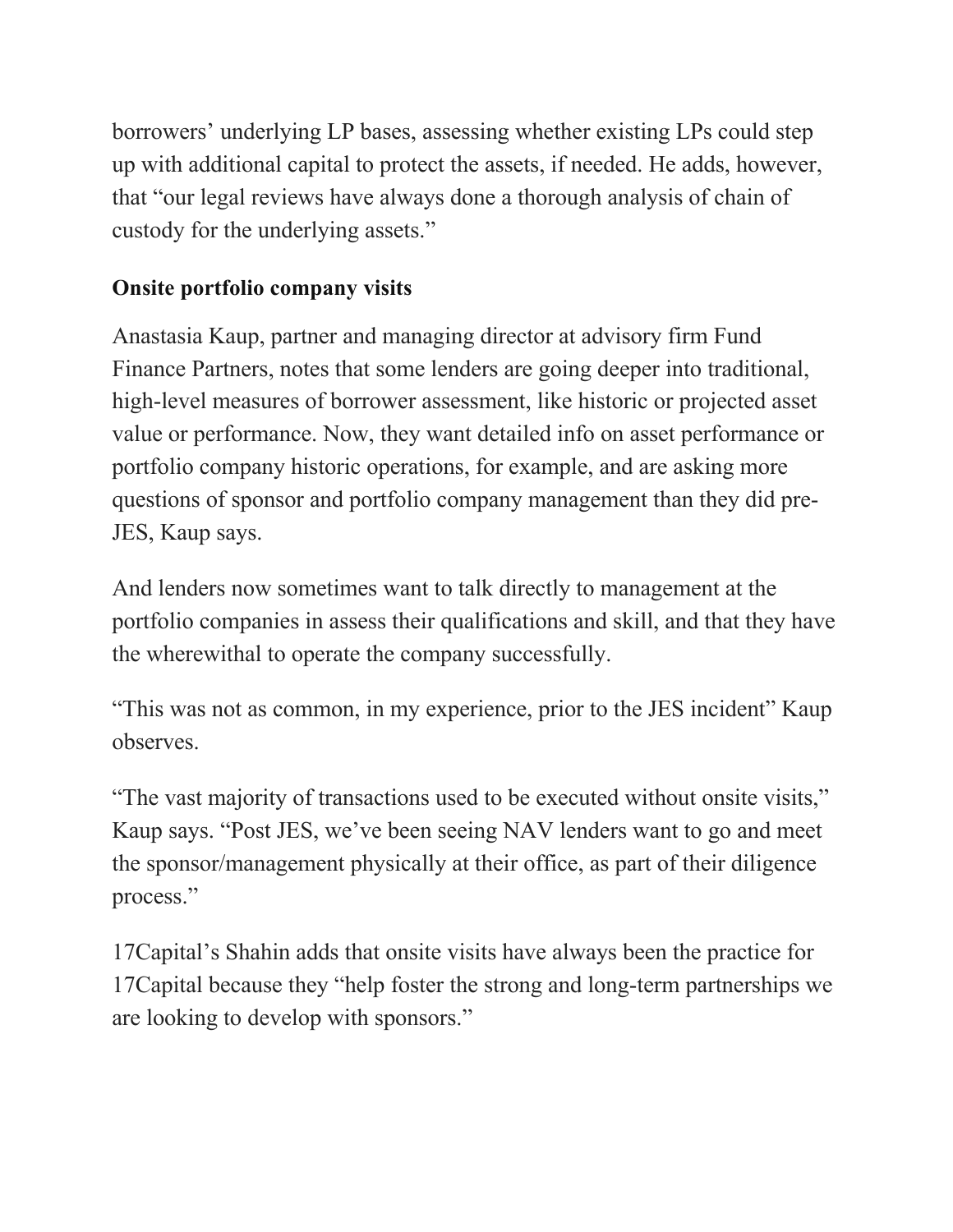Crestline's Philipp says that when his firm talks to the management of the portfolio companies, they are trying to form an independent view of the business.

"Our conversations and diligence range from business model, customers, competition, financial analysis, exit strategy etc," he explains.

Shahin says, "We take a bottom-up approach to the underlying portfolio… These assets have often been held for some time by the managers and the purpose of the NAV financing is to add further value in the portfolio for the benefit of their investors."

## **Asset-level due diligence**

But asset-level due diligence isn't completely new. Crestline's Philipp notes that about 90 percent of the firm's due diligence is focused on the assets themselves.

The intensity of a lender's due diligence will often depend on various factors, including the sectors of assets in the pool and the resulting sector concentration, as well as loan-to-value of the requested loan to the pool's NAV.

"For example, if there are only three companies that they are underwriting, they are going to look at those assets much more closely," FFP's Kaup explains. "If there are more assets, the lender may not look as closely at all of them but focus on doing a deeper dive on the larger or more valuable assets."

## **What borrowers are seeing**

During due diligence on potential borrowers, NAV lenders typically focus on gaining a deep understanding of the firm as a whole, the makeup of the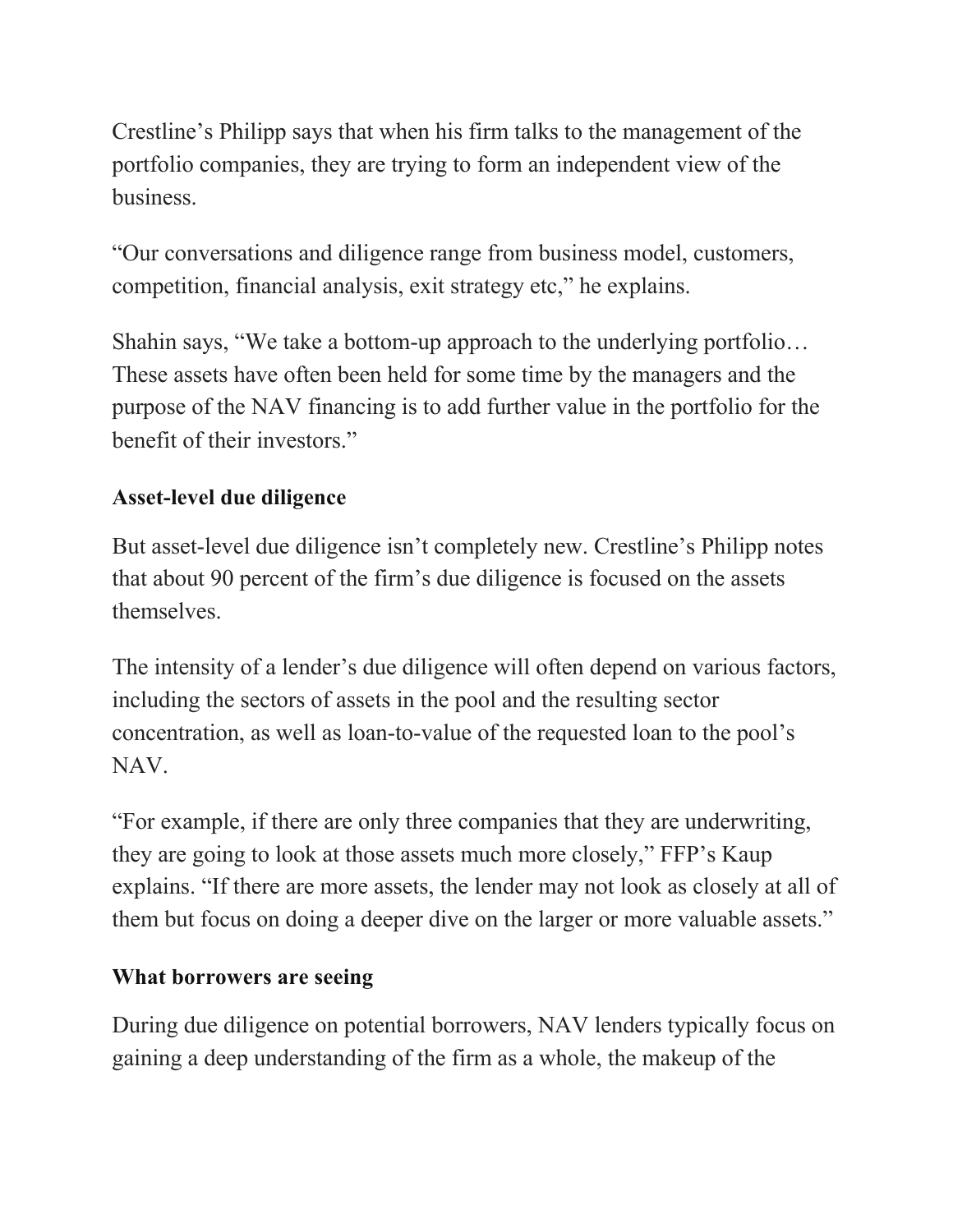portfolio that the loan would be based on, and management's future plans for that portfolio.

"I would say they were looking at the bigger picture," one private equity CFO says. "It wasn't just about 'how much do you want and why do you want it,' but whether we know how to manage the assets we have, our fund management history, and if our portfolio companies' management had the right experience to run their business."

An alternatives manager CEO says the lender on her firm's most recent NAV facility spent significant time looking at the firm, the fund and the fund portfolio companies even though there was a pre-existing relationship with the lender in other areas of business.

"They were pretty thorough even though we've taken loans out with them before," she explains. "But this was our first NAV loan with them, and they had a 'better safe than sorry' attitude."

"It didn't matter that we worked with them before [on other financing products]; they were more interested in drilling down on changes at the firm and making sure the people making investment decisions had the experience to be investing in the assets they were," she added.

NAV lenders say they have always looked at fund sponsors during due diligence, even when there is a pre-existing relationship. Crestline's Philipp explains that familiarity with the firm, its documentation, and companies and industries in which it invests is helpful but doesn't change the fact that the firm still looks at these things when making a lending decision.

More important to lenders is that GPs have fund commitments themselves. Philipp says his firm spends a lot of time looking at alignment between the GP, the fund and its investors. Good alignment illustrates that everyone is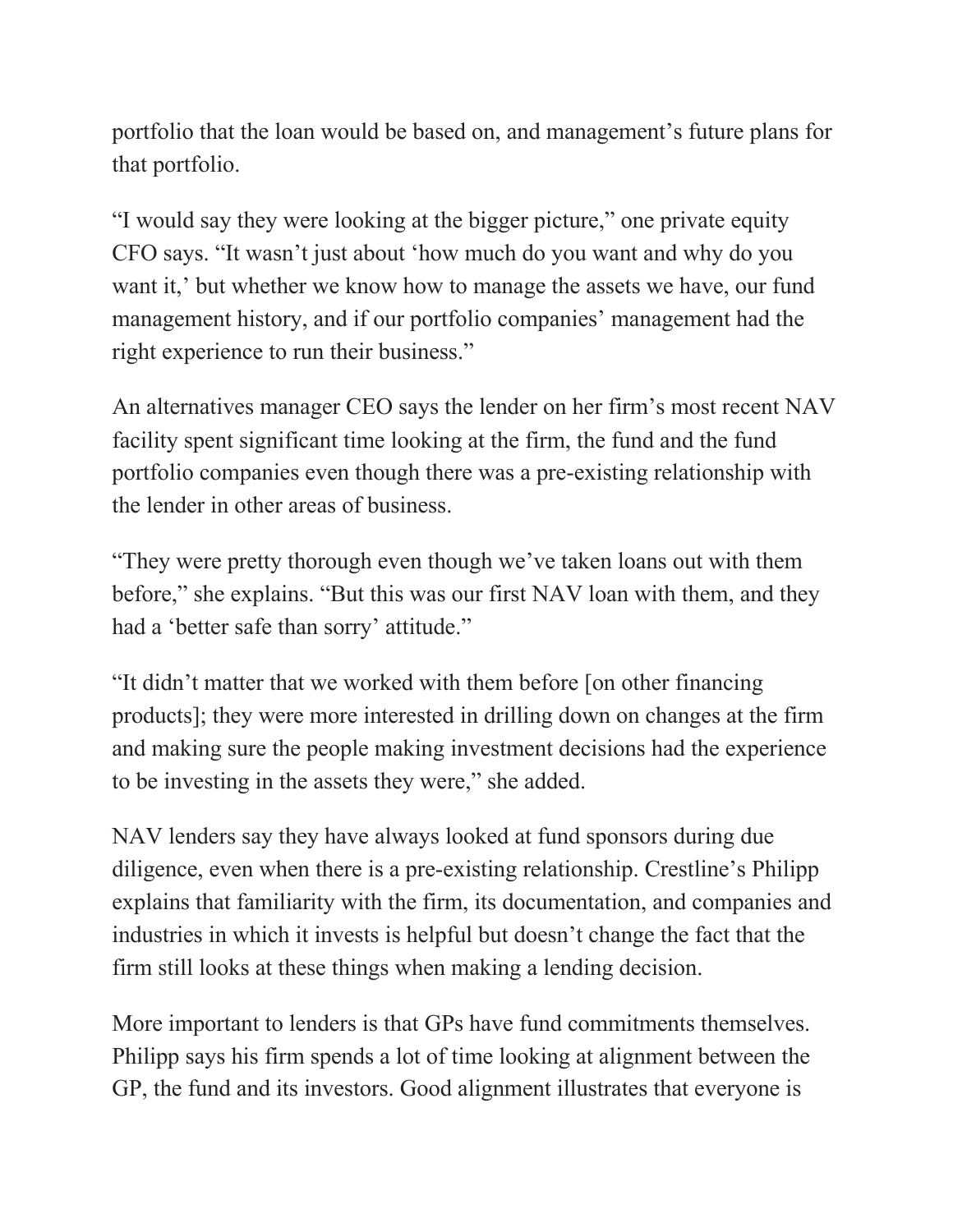invested in the success of the fund – critical for successfully borrowing a NAV loan.

Shahin adds that alignment shows the GP is interested in the long-term success of the firm.

"When we discuss NAV financing with a manager, we want to know that their plans for their portfolio companies are consistent with the use of our facilities. We want to support successful managers looking to create value for their investors," Shahin explains.

Lenders are increasingly asking for additional detail on a funds' documentation, including subscription documents, market participants say. They are also looking closely at LPAs and returning to borrowers with more questions than was typical pre-JES.

"All of our legal review ties back to an ownership component. We make sure the company is real, and that the company is owned by the fund," Crestline's Philipp explains.

And they are frequently taking a closer look at relevant documents to assess whether the underlying borrower can make good on the equity pledges it makes when those are part of the loan's collateral package.

"Lenders like to see a clear and explicit permission for the entities that will be entering into the financing to do so. If the NAV financing is secured, do the entities have the ability to pledge assets to secure the debt? Any lender is going to want comfort that the transaction they are proposing to enter into is permitted," Kaup says.

An alternatives manager CEO says that in her experience, there is a big focus by lenders on verifying the owners of the underlying assets, and reviewing